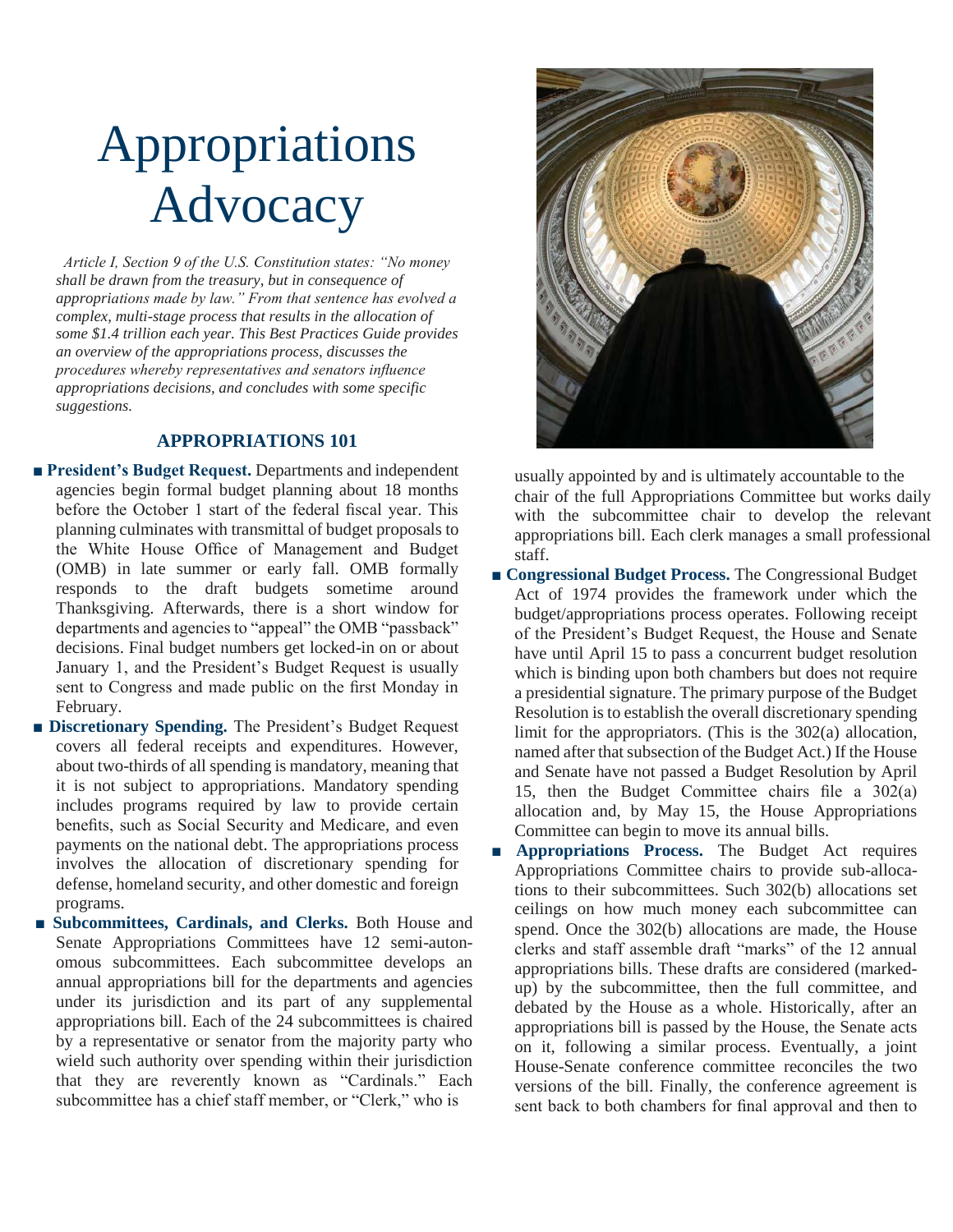the President for his signature. Each stand-alone appropriations bill is supposed to be signed before October 1, but that seldom happens. Instead, Congress often passes a temporary stop-gap funding measure —known as a "Continuing Resolution"—to keep departments/agencies operating until the full-year appropriations bills are enacted.

■ **Programs vs. Earmarks.** The term "earmark" has no official definition but is generally taken to mean spending for a local project not within the President's Budget Request. Although earmarks have been banned since F.Y. 2010, it is important to understand the distinction between projects/earmarks and programs since questions often arise when representatives and senators are asked to support a programmatic appropriations request. Earmarks are spending requests that generally benefit a single entity, such as a university or hospital. Programs, on the other hand, benefit a larger group of entities although there may be eligibility requirements that limit the pool of applicants.

# **INFLUENCING APPROPRIATIONS DECISIONS**

Contrary to popular perception, most appropriations recommendations —beginning with the 302(b) allocations —are made primarily by the professional staff of the appropriations committees. While some subcommittee chairs have an encyclopedic understanding of the programs and projects within their bills, others do not. Instead, they rely heavily upon recommendations made by the clerks and staff.

Staff do not, however, operate in a vacuum. In fact, they use a sophisticated online system to gather input from members within their chamber. Until a few years ago, individual representatives and senators were required to submit a single "request letter" to each subcommittee stating their funding requests and providing justification for each such "ask." Now, in addition to the request letters, member offices must complete an electronic form for each and every item the member is requesting. The deadline for submission of forms usually falls between March 15 and April 1.

To influence appropriations decisions, organizations must convince individual senators and representatives to make formal written requests to the subcommittee and, most importantly, to submit the electronic forms.

In addition to the subcommittee's deadlines and forms, most congressional offices now have their own internal procedures and deadlines for appropriations requests and many offices require their own form. Internal office deadlines fall anywhere from early January to mid-March.

## **APPROPRIATIONS ADVOCACY BEST PRACTICES**

Our firm—which includes several former appropriations clerks and professional staffers—represents numerous trade and professional associations, coalitions, and other entities that make programmatic appropriations requests. Based upon the firm's collective experience, we offer the following observations:

- **Limit Your Requests.** We know of one association that, for many years, was unable to prioritize its appropriations requests. It would bring literally several dozen requests to a particular subcommittee. The subcommittee clerk would tell them: "We don't have enough money to fund all of your requests. What are your two or three top priorities?" The response from the association was: "we support everything on our list equally." The association, as you might surmise, had a poor track record until it began to limit its priorities and communicate more effectively.
- **Mind the Deadlines.** The bad news is that the appropriations process is an annual cycle and requests absolutely must be framed and delivered to the Hill with sufficient time for your congressional champions to submit your requests to the appropriations subcommittees. The good news is that this is an annual cycle, so if you miss the deadline you're never more than 364 days away from the next one.
- Make it Credible. Make it Easy. House and Senate offices are literally besieged with appropriations requests. If your organization is to rise above the background noise, then you must present cogent written arguments and make it as easy as possible for congressional staffers to find the information needed to fill-in the appropriations committee forms. And when it comes to length of your paper, remember: more than front and back of a single page is too much.
- **All Politics Is Local.** Former House Speaker Thomas P. (Tip) O'Neill, Jr. was fond of saying: "All politics is local." This remains as true today as it did a generation ago. A senator or representative must be persuaded that your institution's appropriations request is not only good public policy but will benefit his/her constituents. If you cannot conclusively demonstrate such benefits, then you may get a smile and an "I hear you" nod of the head but you will not get that Member of Congress to do the "heavy lifting" that's required when it comes time to submit the forms to the committee.
- **Not All Members Are Created Equal.** Both the House and Senate Appropriations Committees are close-knit panels and although the normal tug-of-war exists between the political parties, when it comes to appropriations decisions, committee members have greater impact than nonmembers. Generally speaking, we'd rank order (from